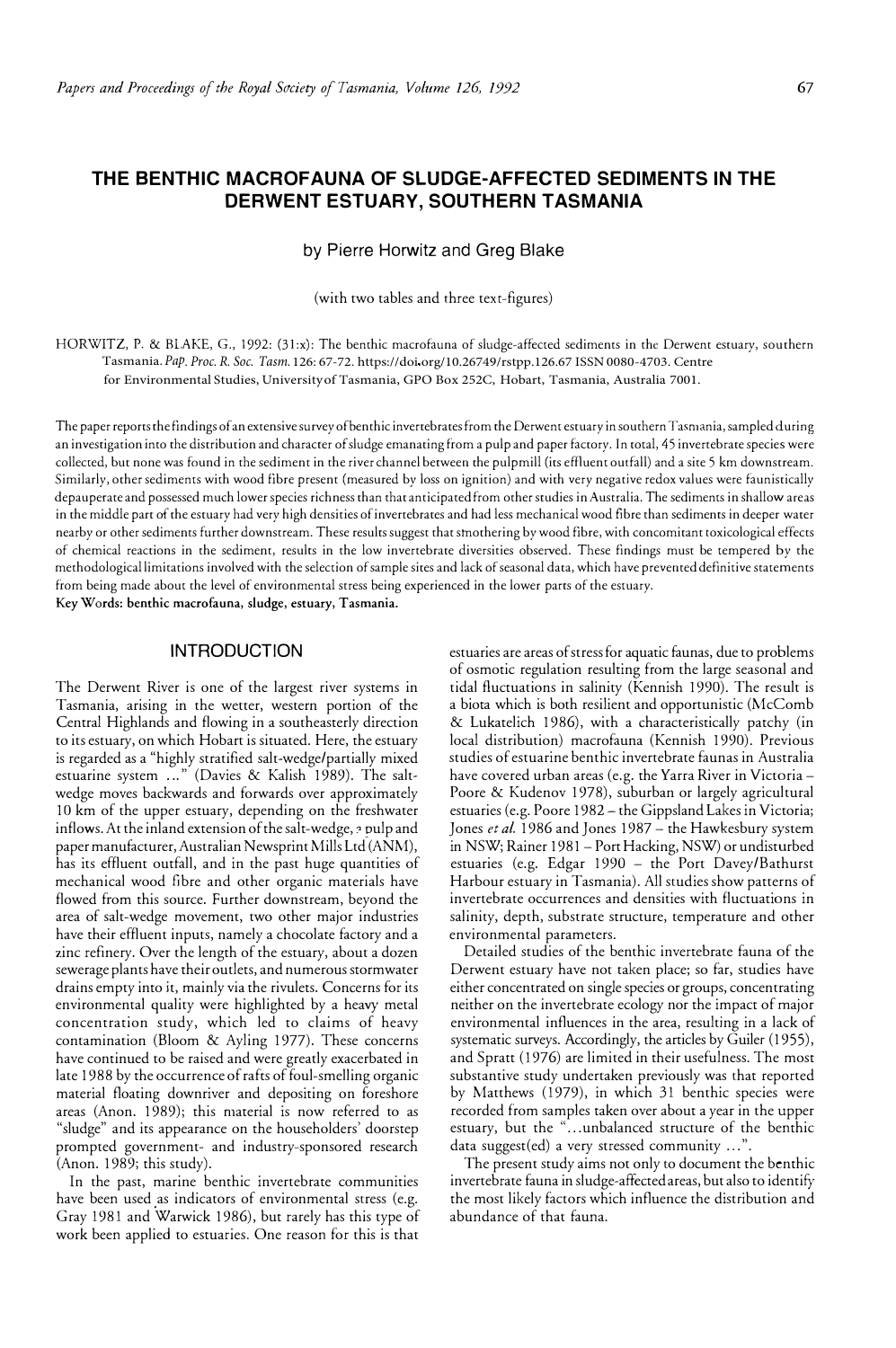# MATERiALS AND METHODS

An Eckman Grab benthos sampler  $(0.15 \times 0.15 \times 0.15 \text{ m})$ was used to collect samples of sediment. Sixty-nine locations were sampled during a programme designed to determine the distribution and character of sludge in the Derwent Estuary (see Garland *et al.* 1990). The locations are shown in figure 1.

Samples were collecred berween 0800 and 1600 hrs on the following days in 1990 (number of samples in parentheses): 21 Feb. (5), 22 Feb. (3), 2 Mar. (1), 6 Mar. (3), 7 Mar. (6), 8 Mar. (10), 9 Mar. (5), 19 Mar. (8), 20 Mar. (23) and 30 Mar. (5). More details about the locations, times and dates of the sampling are given in Garland et al. (1990).

At each sampling station, the depth of the water column was measured and adjusted to take into account the ridal variations in water height. The physicochemical of pH, conductivity and redox potential were determined by placing respective probes (WTW instrumentation) into the sediment as soon as it was released by the grab.

At each site, three grab samples were taken and amalgamated into a large plastic bag, resulting in approximately 3 kg of sediment.

Samples were preserved immediately by the application of concentrated formalin to make a solution of approximately 10%, after which they were stored in plastic bags and transported to the laboratory. Each sample was washed through a sieve of 500 mm mesh pore size to remove clay and silt and the material remaining in the sieve was then transferred to a white-background tray where it was carefully sorted. Animal material was picked out and placed in a solution of  $70%$  ethanol. A reference collection of all species identified in the samples was made with the assistance of taxonomic experts for some groups (see Acknowledgements). (This collection will be iodged in the Tasmanian Museum and Art Gallery.)

The number of species found in each sample (species richness), or the number of individuals of each species (total abundance) in each sample were then plotted against the following parameters to examine the data for linear trends: (i) conductivity (as a measure of salinity), redox potential and pH;

(ii) distance from Boyer as estimated from a map (Tasmap 1:25 000, Lands Department, Hobart) (by adding incrementally the distance from the previous relevant sampling station);

(iii) depth of water column at medium low tide;

(iv) organic content (as determined by % loss on ignition [LOI] at 550 $\degree$ C for two hours after initial drying at 110 $\degree$ C); and

(v) % clay (= % kaolinite + % illite), and % quartz (determined by Fourier transform-infrared spectroscopy; see Garland *et al.* 1990).

Where relevant, parameters were transformed from percent to arcsin values for the determination of correlation



*Fig. 1* — *The Derwent estuary showing the location of the 69 sampling sites (•) with their code numbers, where detailed invertebrate analyses were undertaken.*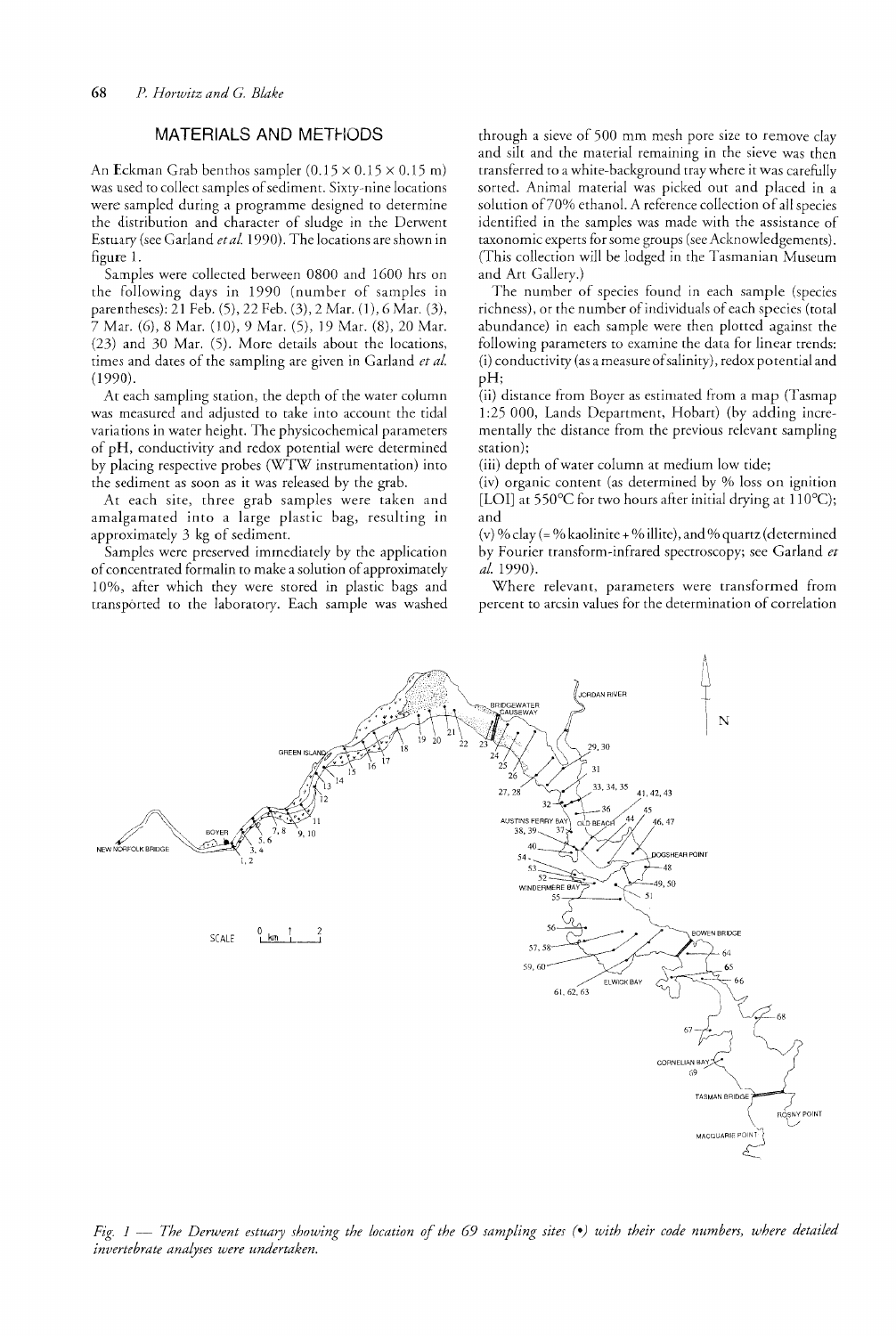coefficients and their significance levels (Zar 1974), the statistical package *Statworks.* 

### RESULTS

A total of 45 invertebrate and one vertebrate species was collected from the benthic samples (table 1; n.b. the number quoted is less than the "52" quoted in Garland *et al. 1990,*  because of more detailed taxonomic study). None of the species could be regarded as belonging strictly to freshwater habitats, with the possible exception of chironomid (nonbiting midge) larvae, and these were only found in samples in shallow water near Limekiln Point (table 1 and fig. 1). The most distant (from Boyer) samples contained several examples of predominandy marine species, such as the modocopid ostracods, polynoid polychaetes, nemerteans and sipunculans. The remaining species occurred commonly, sporadically or rarely throughout the estuarine area.

Two species were common and occurred in most samples, namely the spionid polychaete worm *Orthoprionospio cirriformia* and the bivalve mollusc *(Arthritica helmsl).* Both species were extremely abundant in a few samples; for instance, in sample 25, a total of 428 individuals of the former species, and 332 individuals of the latter, were found. These maximum densities corresponded to 6341 and 4919 individuals per  $m^2$ . Three other species, two of them amphipod crustaceans *(Paracorophium* sp. and *Limnoporeia kingz)*, and one gastropod mollusc *(Tatea rufilabris)* were the next most commonly encountered species in the samples.

Species richness ranged from 0 (no animals in the sample) to 22 (table 1; samples with no animals not included). All of the samples from the area between the ANM outfall at Boyer and 5 km downstream, in the so-called mixing zone, contained no fauna. The number of species found in each sample generally increased with distance downstream (fig. 2), so that the sample with the most species came from Cornelian Bay, the site which was both furthest from the source of mechanical wood fibre and closest to full marine conditions. These relationships are confirmed by the highly significant correlations between species richness and redox potential, and between species richness and LOl (table 2), because LOI in effect measures the amount of wood fibre in a sample, and the anaerobic conditions produced by wood fibre breakdown are reflected by lower (more negative) redox values.

![](_page_2_Figure_5.jpeg)

*Fig. 2 – The number of species found in sediment samples as a function of distance from Boyer (the effluent outfoll).* 

The highly significant correlation between pH and species richness (table 2) can also be explained by a combination of these relationships, so that

(i) sediments become more alkaline with an increasing marine influence in an estuary, and the distance relationship described above for species richness might simply correlate with other variables (like pH) which vary over distance; and (ii) sediments become more acidic as organic material breaks down, releasing humic acids; the relationship between pH and species richness therefore reflects the species richness/ LOl relationship and the presence of mechanical wood fibre in samples.

The total abundance of animals showed a similar pattern to the species richness in the mixing zone, where no, or very little fauna occurred up to 7.5 km from Boyer (fig. 3). However, a diffetent pattern emerged downstream of the mixing zone (fig. 3), where major peaks in abundance occurred in sampling stations on either side of the Bridgewater causeway. These peaks appear to be associated with shallower areas where waters are of a lower salinity, since total abundance is significantly negatively correlated with both conductivity and depth (table 2); the shallower the water, and the lower the conductivity/salinity, the higher the total abundance (and *vice versa).* This relationship may also be influenced by an apparent absence of wood fibre, as evidenced by the very low values of LOI found for the shallow samples 25, 26, 27 and 29, where abundances were the highest found in the survey (table 1), and confirmed by the highly significant negative correlation between total abundance and LOI.

#### **DISCUSSION**

A comparison of the Derwent estuary macrobenthic fauna found in this survey with that of other estuarine faunas demonstrates some conspicuous differences. The most profound of these is that only 45 invertebrate species were located in the Derwent compared with 248 species in the Yarra system (Poore & Kudenov 1978), 90 in the Gippsland Lakes region (Poore 1982), 340 in the Port Davey estuary (Edgar 1990), and 177 species in the Hawkesbury estuary (Jones 1987). These differences may be attributable to one or more of the following factors:

![](_page_2_Figure_13.jpeg)

*fig.*  $3$  – *The total number of individuals found in sediment* samples as a function of distance from Boyer (the effluent *outfoll).*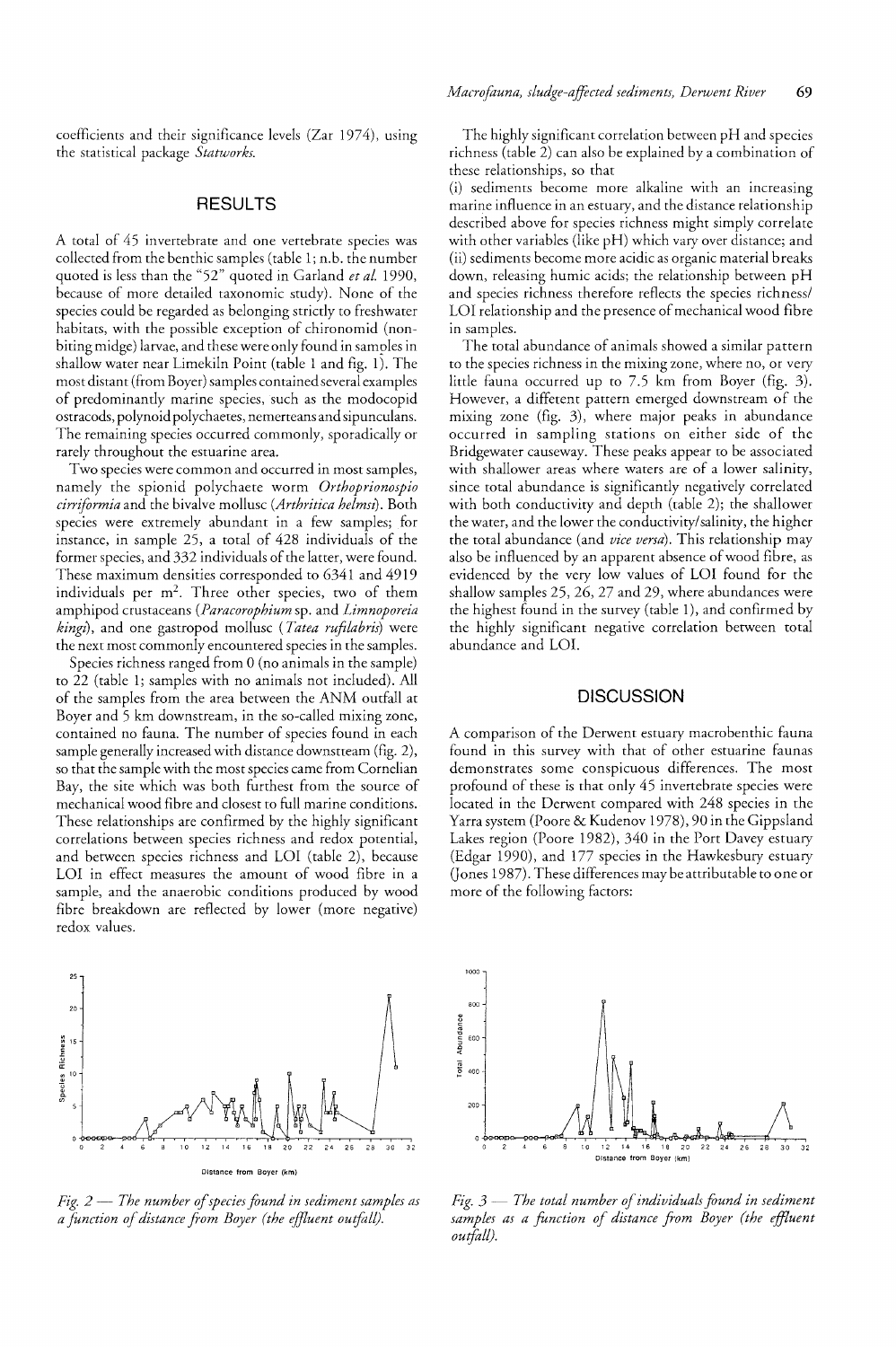# Table 1

Macrofauna of sediment in the Derwent Estuary<br>Shows the sampling stations where invertebrate species were found, along with the number of individuals of each species at each site. Results from sampling<br>stations with no inv

| Taxonomic Unit                                                                 |                |              |    | 15 18 19 20     | 21           | 22           | -23                           | 24           | 25             | 26              | - 27       | 28                            | 29             | 30           | -31          | 32                       | - 33                 | - 34           | 35                   | -36                           | 37                       | 38           | -39               | 40             | -41            | 43 47        |                | 49                 | 51 52 54 55 58               |                         |                           |                |                |                      | 59 60 61 62           |                              | - 63         |                |                | 64 65 68          | - 69                             |
|--------------------------------------------------------------------------------|----------------|--------------|----|-----------------|--------------|--------------|-------------------------------|--------------|----------------|-----------------|------------|-------------------------------|----------------|--------------|--------------|--------------------------|----------------------|----------------|----------------------|-------------------------------|--------------------------|--------------|-------------------|----------------|----------------|--------------|----------------|--------------------|------------------------------|-------------------------|---------------------------|----------------|----------------|----------------------|-----------------------|------------------------------|--------------|----------------|----------------|-------------------|----------------------------------|
| HYDROZOA sp. or spp<br>NEMERTEA sp. 1<br>NEMERTEA sp. 2                        |                |              |    |                 |              |              |                               |              |                |                 |            |                               |                |              |              |                          |                      |                |                      |                               |                          |              |                   |                |                |              |                | $\mathbf C$        |                              |                         |                           |                |                | $\mathbf{1}$         | $\blacksquare$        |                              |              |                | $2 \quad 1$    | $\overline{9}$    | 16<br>$\overline{1}$             |
| NEMATODA sp. or spp<br>TRICLADIDA sp. 1                                        |                |              |    |                 |              |              |                               |              |                |                 |            |                               |                |              |              |                          |                      |                |                      |                               |                          |              |                   |                |                |              |                | $\overline{1}$     |                              |                         |                           |                |                |                      | $\;$ I<br>10          |                              |              |                |                |                   | $\overline{2}$<br>$\overline{1}$ |
| TRICLADIDA sp. 2<br>SIPUNCULIDA sp. or spp.<br>OLIGOCHAETA sp. 1               |                |              |    |                 |              |              |                               |              |                | $\overline{4}$  |            |                               |                |              |              |                          |                      |                |                      |                               |                          |              |                   |                |                |              |                |                    |                              |                         |                           |                |                |                      |                       |                              |              |                |                | $\mathbf{1}$      | $\overline{z}$<br>$\mathbf{I}$   |
| POLYCHAETA                                                                     |                |              |    |                 |              |              |                               |              |                |                 |            |                               |                |              |              |                          |                      |                |                      |                               |                          |              |                   |                |                |              |                |                    |                              |                         |                           |                |                |                      |                       |                              |              |                | $\mathbf{I}$   |                   | 70                               |
| Polydora sp.<br>Orthoprionospio cirriformia<br>Boccardiella sp.                | $\mathbf{1}$   |              |    | 10 172 21       | 125          | 19           | - 14                          |              |                | 50 428 154 198  |            | 22                            | -6             | 51           | 18           | $\overline{\phantom{a}}$ |                      | $12 - 7$       |                      |                               | 19                       | $-14$<br>1   | 12                | -6             | $\overline{2}$ | $\mathbf{I}$ | $\overline{2}$ |                    | $\mathbf{1}$                 | $\overline{\mathbf{3}}$ |                           |                | 4.             | $\overline{2}$       | $3 \t12 \t5$          |                              | $\mathbf{1}$ | -4             | $\mathbf{1}$   |                   | $\overline{1}$                   |
| Spio sp.<br>Capitella sp./Capitellides sp.                                     | $\mathbf{1}$   |              |    | $12-6$          | $\mathbf{1}$ |              | $1 \quad 2$                   |              |                |                 |            |                               |                |              | $1\,$        |                          |                      | $\overline{2}$ |                      |                               |                          | $\mathbf{I}$ |                   | $\overline{c}$ |                |              | $\sqrt{2}$     |                    |                              |                         |                           |                |                |                      | $\overline{5}$        |                              | -5           |                |                | 29<br>$\,$ 8 $\,$ | 33<br>$\overline{3}$             |
| Cirratulidae sp. 1<br>Platynereis australia                                    |                |              |    |                 |              |              |                               | $\mathbf{1}$ | $\overline{1}$ | $\overline{1}$  |            |                               |                | $\mathbf{1}$ |              |                          |                      |                |                      |                               |                          |              |                   |                |                |              |                |                    |                              |                         |                           |                |                |                      |                       |                              | -5           |                |                |                   |                                  |
| Australonereis ehlersi                                                         |                |              |    |                 |              |              |                               |              |                |                 |            |                               |                |              |              |                          |                      |                |                      |                               |                          |              |                   |                |                |              |                |                    |                              |                         |                           |                |                |                      |                       |                              |              |                |                |                   | $\blacksquare$                   |
| Simplisetia aequisetis                                                         |                |              |    |                 |              |              |                               |              |                |                 | $\sqrt{2}$ |                               |                |              |              |                          |                      |                |                      |                               |                          |              | $1 \quad 3$       |                |                |              |                |                    |                              | $1 \quad 1$             |                           |                |                | $1 \quad 2$          |                       |                              |              |                |                |                   |                                  |
| Simplisetia amphidonta                                                         |                |              |    |                 | $\mathbf{1}$ |              |                               |              |                |                 |            |                               |                |              |              |                          |                      |                |                      |                               |                          | -1           |                   |                |                |              |                |                    |                              |                         |                           |                |                |                      |                       |                              |              |                |                |                   |                                  |
| Lumbrineris sp.<br>Lysilla sp.                                                 |                |              |    |                 |              |              |                               |              |                | $\overline{2}$  |            |                               |                |              |              |                          |                      |                |                      |                               | $\mathbf{1}$             | $\mathbf{1}$ |                   |                | $\overline{2}$ |              | $\overline{4}$ |                    |                              |                         |                           | 5 <sub>1</sub> | $\overline{2}$ |                      | $\overline{4}$        | $7-10$                       |              |                |                | $\overline{2}$    | 10                               |
| Euchone sp.                                                                    |                |              |    |                 | $\mathbf{1}$ |              |                               |              |                |                 |            |                               |                |              |              |                          |                      |                |                      |                               |                          |              |                   |                |                |              |                | $\mathbf{I}$       |                              |                         |                           |                |                |                      | 10                    |                              |              | -5             |                |                   | $\mathbf{1}$                     |
| Harmothoe praeclara                                                            |                |              |    |                 |              |              |                               |              |                |                 |            |                               |                |              |              |                          |                      |                |                      | $\mathbf{1}$                  |                          |              |                   |                |                |              |                | $\mathbf{1}$       |                              |                         |                           |                |                |                      |                       |                              |              | $\mathbf{I}$   |                | $\overline{2}$    | $5^{\circ}$                      |
| Leitoscoloplos bifurcatus<br>?Flabelligeridae sp. 1<br>Unidentified Polychaete |                |              |    |                 |              |              |                               |              |                |                 |            |                               | $\mathbf{1}$   |              |              |                          |                      |                |                      |                               |                          |              |                   |                |                |              |                | 5                  |                              |                         |                           |                |                |                      |                       |                              |              |                |                |                   |                                  |
| <b>GASTROPODA</b>                                                              |                |              |    |                 |              |              |                               |              |                |                 |            |                               |                |              |              |                          |                      |                |                      |                               |                          |              |                   |                |                |              |                |                    |                              |                         |                           |                |                |                      |                       |                              |              |                |                |                   |                                  |
| Tatea rufilabris                                                               |                |              |    |                 |              |              |                               |              | 15             |                 |            | 6                             | $\blacksquare$ | $3 \quad 1$  |              |                          | 5                    |                |                      | $\mathbf{I}$                  | $\overline{\phantom{a}}$ | $11 - 20$    |                   | $3 \quad 1$    |                |              |                |                    |                              |                         | $\mathfrak{Z}$            |                |                |                      |                       |                              |              |                |                |                   |                                  |
| ?Philine angasi<br><b>BIVALVIA</b>                                             |                |              |    |                 |              |              |                               |              |                |                 |            |                               |                |              |              |                          |                      |                |                      |                               |                          |              |                   |                |                |              |                |                    |                              |                         |                           |                |                |                      |                       | $\mathbf{I}$                 |              |                |                |                   |                                  |
| Tellina deltoidalis                                                            | $\mathbf{1}$   |              | 10 |                 |              |              |                               |              |                | 332 132         |            | 52                            | 304            | 35           | 28           | -11                      | 22                   | -12            | 36                   | - 9                           | 19                       |              | 76 175 53 15      |                |                | 13           | -4             | -1<br>$\mathbf{1}$ | <sup>2</sup>                 | $\mathbf{I}$            | $\mathbf{1}$              | $12\,$         | $\overline{3}$ |                      |                       | 43 2                         |              |                |                |                   |                                  |
| Arthritica helmsi<br>Venerupis anomala<br>BRYOZOA sp. or spp.                  |                | 2            |    | $\overline{2}$  | -1           | 9            | 15                            | 4            |                |                 | - 26       |                               |                |              |              |                          |                      |                |                      |                               |                          |              |                   |                |                |              |                | $\mathsf C$        |                              |                         |                           |                |                |                      |                       |                              |              |                |                |                   | $\overline{2}$                   |
| <b>AMPHIPODA</b><br>Limnoporeia kingi                                          |                |              |    |                 |              | $\mathbf{1}$ |                               | $\mathbf{1}$ |                | $31 - 1$        |            |                               | 12             |              | $\mathbf{I}$ | $14 - 4$                 |                      |                |                      |                               | $\overline{2}$           |              | $\mathbf{3}$      | $\overline{4}$ | $\blacksquare$ |              | $\overline{4}$ |                    | 2                            |                         |                           |                |                |                      |                       | <sup>2</sup><br>$\mathbf{1}$ |              | $\overline{7}$ |                | 4                 | 11                               |
| Corophium sp.                                                                  |                |              |    |                 |              |              |                               |              |                |                 |            |                               |                |              |              |                          |                      |                |                      |                               |                          |              |                   |                |                |              |                |                    |                              |                         |                           |                |                |                      |                       |                              |              |                |                | 10 <sup>°</sup>   | $\overline{\mathbf{3}}$          |
| Paracorophium sp.<br>MYSIDACEA sp. nov.<br><b>DECAPODA</b>                     |                |              |    |                 |              |              |                               |              |                | 41 165 14       |            |                               | $129 - 6$      |              | $5 - 34$     |                          |                      |                |                      |                               |                          | $\mathbf{3}$ |                   |                | $4$ 51 1 1     |              |                |                    |                              |                         |                           | $37\,$         | $\overline{2}$ |                      |                       |                              |              |                |                |                   |                                  |
| Amarinus sp.                                                                   |                |              |    |                 |              |              |                               |              | $\mathbf{I}$   |                 |            |                               |                |              |              |                          |                      |                |                      |                               |                          |              |                   |                |                |              |                |                    |                              |                         | $\mathbf{I}$              |                |                |                      |                       |                              |              |                |                |                   |                                  |
| Macrophthalmus latifrons<br>? Palaemonetes sp.                                 |                |              |    |                 |              |              |                               |              |                |                 |            |                               |                |              |              |                          |                      |                |                      |                               |                          |              |                   |                |                |              |                |                    |                              | $\mathbf{1}$            | $\overline{\phantom{a}1}$ |                |                |                      |                       |                              |              |                | $\overline{2}$ |                   |                                  |
| Paragrapsus gaimardii<br>OSTRACODA sp. 1                                       |                |              |    |                 |              |              |                               |              |                |                 |            |                               |                |              |              |                          |                      |                |                      |                               |                          |              |                   |                |                |              |                | $\overline{2}$     |                              |                         |                           |                |                |                      |                       |                              |              |                |                | $\overline{c}$    | 13                               |
| OSTRACODA sp. 2                                                                |                |              |    |                 |              |              |                               |              |                |                 |            |                               |                |              |              |                          |                      |                |                      |                               |                          |              |                   |                |                |              |                |                    |                              |                         |                           |                |                |                      |                       |                              |              |                |                |                   | $\mathbf{I}$                     |
| OSTRACODA sp. 3<br>TANAIDACEA                                                  |                |              |    |                 |              |              |                               |              |                |                 |            |                               |                |              |              |                          |                      |                |                      |                               |                          |              |                   |                |                |              |                |                    |                              |                         |                           |                |                |                      | $\mathbf{1}$          |                              |              | $\overline{4}$ |                |                   |                                  |
| Synaptotanais sp.<br><b>CUMACEA</b>                                            |                |              |    |                 |              |              |                               |              |                |                 |            |                               |                |              |              |                          |                      |                |                      |                               |                          |              |                   |                |                |              |                |                    |                              |                         |                           |                |                |                      |                       |                              |              |                |                |                   | 33                               |
| Dimorphostylis colefaxi<br><b>DIPTERA</b>                                      |                |              |    |                 |              |              |                               |              |                |                 |            |                               |                |              |              |                          |                      |                |                      |                               |                          |              |                   | 11             |                |              |                |                    |                              |                         |                           |                |                |                      |                       |                              |              |                |                |                   |                                  |
| Chironomidae sp. 1<br><b>ASTEROIDEA</b>                                        |                |              |    | $1 \quad 1$     |              |              |                               |              |                |                 |            |                               |                |              |              |                          |                      |                |                      |                               |                          |              |                   |                |                |              |                |                    |                              |                         |                           |                |                |                      |                       |                              |              |                |                |                   |                                  |
| Patirella regularis                                                            |                |              |    |                 |              |              |                               |              |                |                 |            |                               |                |              |              |                          |                      |                |                      |                               |                          |              |                   |                |                |              |                | $\mathbf{1}$       |                              |                         |                           |                |                |                      |                       |                              |              |                |                | $\mathbf{I}$      |                                  |
| Uniophora granifera<br><b>STEICHTHYES</b>                                      |                |              |    |                 |              |              |                               |              |                |                 |            |                               |                |              |              |                          |                      |                |                      |                               |                          |              |                   |                |                |              |                |                    |                              |                         |                           |                |                |                      |                       |                              |              |                |                |                   |                                  |
| Unidentified gobiid                                                            |                |              |    |                 |              |              |                               |              |                |                 |            |                               |                |              |              |                          |                      |                |                      |                               |                          |              |                   |                |                |              |                |                    |                              | $\overline{1}$          |                           |                |                |                      |                       |                              | $\mathbf{I}$ |                |                |                   |                                  |
| Species Richness<br>Total Abundance                                            | $3 -$<br>$3 -$ | <sup>2</sup> | 4  | -4<br>12 195 30 | -5<br>129    | -4<br>- 30   | $\overline{\mathbf{3}}$<br>31 | 4            | -6             | 7<br>56 818 489 | - 5<br>241 | $\overline{\mathbf{3}}$<br>80 | -6<br>453      | -5<br>- 96   | -6<br>54     | 4<br>62                  | $\mathfrak{Z}$<br>31 | -3<br>26       | $\overline{2}$<br>43 | $\overline{\mathbf{3}}$<br>11 | -5<br>-44                | 8            | -6<br>108 215 133 | -8             | 6<br>22        | -3<br>15     | -5<br>20       | 10<br>15           | $\overline{\mathbf{3}}$<br>5 | -5<br>$\overline{7}$    | -5<br>-7.                 | -3<br>54       | 11             | $\overline{3}$<br>-4 | -9<br>-4<br>$10 - 90$ | -5<br>- 20                   | 4<br>12      | - 31           |                | $4 - 11$<br>5 69  | 22<br>212                        |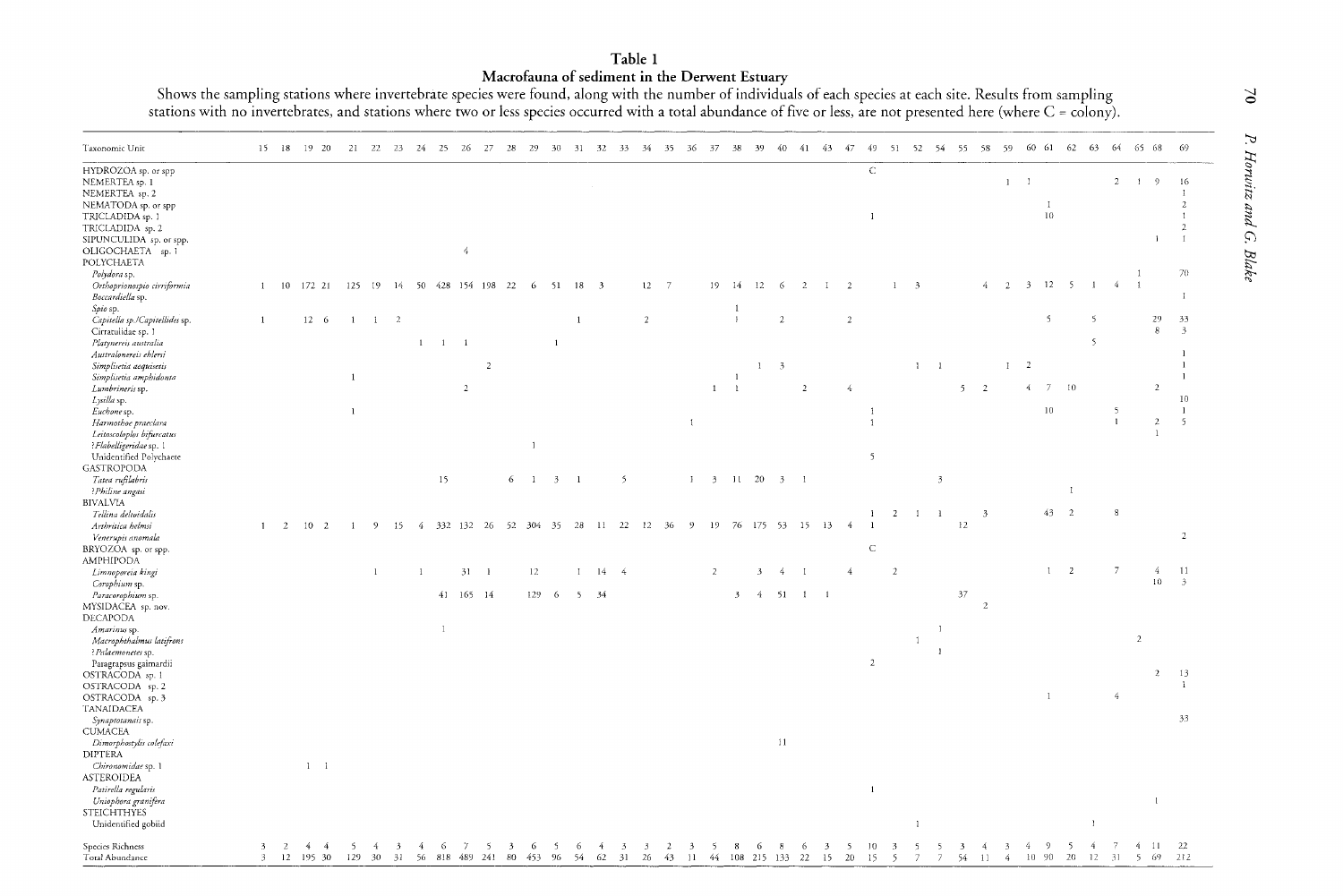#### Table 2

| The relationship (in terms of linear correlations) between species richness, total abundance, |                                        |  |
|-----------------------------------------------------------------------------------------------|----------------------------------------|--|
|                                                                                               | and various parameters of the sediment |  |

|               |     |         | Depth Conductivity | Redox*          | $LOI^*$         | $%$ clav <sup>†</sup> | % quartz | $pH^*$          |
|---------------|-----|---------|--------------------|-----------------|-----------------|-----------------------|----------|-----------------|
| Species       | (r) | 0.03    | 0.10               | 0.66            | 0.49            | 0.07                  | 0.15     | 0.47            |
| Richness      | (n) | $69$ ns | $69$ ns            | 65 <sup>9</sup> | 64 <sup>°</sup> | $58$ ns               | $69$ ns  | 65 <sup>9</sup> |
| Total         | (r) | 0.24    | 0.42               | 0.23            | 0.46            | 0.14                  | 0.21     | 0.17            |
| Abundance (n) |     | 69 ‡    | 69\$               | $65$ ns         | $64^{\circ}$    | 58 ns                 | $69$ ns  | $65$ ns         |

 $r =$  correlation coefficient.  $n =$  sample size. (Total data set sample size = 69.) ns = not significant.

\* Values are missing at a few sampling stations.

tValues in the mixing zone have been excluded due to the trace quantities recorded.

<sup>‡</sup> Significant at the 0.05 level.

§ Significant at the 0.001 level.

(1) The Derwent estuary may be naturally depauperate in its faunal composition, or it may be part of a biogeographical province in which estuaries are depauperate faunistically.

(2) The Derwent survey may not have sought a complete. longitudinal profile of benthic invertebrates, including fully freshwater and/or marine species; these constitute a high proportion of taxa found in estuaries.

(3) Seasonal variations in the fauna were not examined for the Derwent but were incorporated in the other studies, so that species absent from the Derwent estuary in late summer would not be represented in samples.

(4) Spatial variations in the estuary were not sought, so that obvious habitat variations, where the faunal composition might well have been different, were deliberately not sampled and, in fact, the sampling programme was designed to concentrate approximately two-thirds of the samples in sediments showing evidence of sludge.

(5) There were other differences in the sampling methodology in the studies (for instance, grab samples in this study compared to artificial substrates in Edgar (1990), and other methods more likely to collect very rare species).

(6) Environmental stress (i.e. pollution) may be more severe in the Derwent than in the other estuaries, resulting in the elimination of species, or rendering them very rare and unlikely to be detected in such a survey.

None of these possible explanations can be discarded as unlikely. The first is impossible to test, in the absence of baseline data (faunal lists) on the Derwent estuary prior to the development of the Hobart metropolitan area and the introduction of major polluters, and in the absence of data from nearby estuaries such as the Huon estuary.

The longitudinal distribution of invertebrates in an estuary is somewhat characteristic, with species richness decreasing as salinities rise at first, but then showing a tendency to increase markedly with further salinity rises to full seawater concentrations (see Kennish 1990). Thus, by not sampling the extremes where the majority of taxa are found, this study could have seriously underestimated the total number of species present in the estuary. For instance, no samples were taken from above the effluent outfall at Boyer (corresponding to, coincidentally, the upper extremity of the inland penetration of the salt-wedge). Despite the decreased species richness in the middle parts of an estuary, the density of the taxa present there can be great; these high

abundances are often attributed to the reduction in the number of species competing for a limited food supply (Kennish 1990). The high abundances found in this study, around the naturally-occurring mud flats and shallower areas on both sides of the Bridgewater causeway, may be due in part to this tendency, apparently unaffected by the mechanical wood fibre which is carried in deeper parts of the estuary.

Points 3, 4 and 5 above, represent the most serious methodological limitations of the present study. They cannot be tested without further surveys in other seasons and in habitats not actively sought in this study, such as in seagrass communities and on hard substrata, and by using a variety of collecting techniques.

The question of environmental degradation in the Derwent is obviously the focus of this work. Traditional methods of examining benthic samples and estimating environmental stress, such as selecting a faunal group which is known to be sensitive to pollution, recording deviations of the log-normal distribution, or using the abundance/ biomass comparison method (Meire & Dereu 1990) are all inappropriate in this case. This is because of the lack of prior knowledge of the fauna, the large number of samples which were totally devoid of species, and the small number of samples taken at each station (thereby reducing the replicability). In addition, the samples were collected from across an ecocline from the inland intrusion of a salt-wedge to a predominantly marine situation. Only the incidental observations of the most common species are useful in this regard: *Orthoprionospio cirriformia* occurs in places in very high densities, sometimes in the presence of mechanical wood fibre and the absence of other benthic invertebrates, and it appears to be able to tolerate highly negative levels of redox potential. The presence of one or two small opportunistic species, which are both numerical and biomass dominants is strong circumstantial evidence for a disturbance (i.e. pollution perturbation) in a community (Warwick 1986).

The presence of extensive sediment samples with a series of environmental variables, indicative of environmental degradation, allows a number of postulations to be made regarding the benthic fauna of the Derwent, and these can be used in the future as the hypotheses for more detailed analysis. Thus: